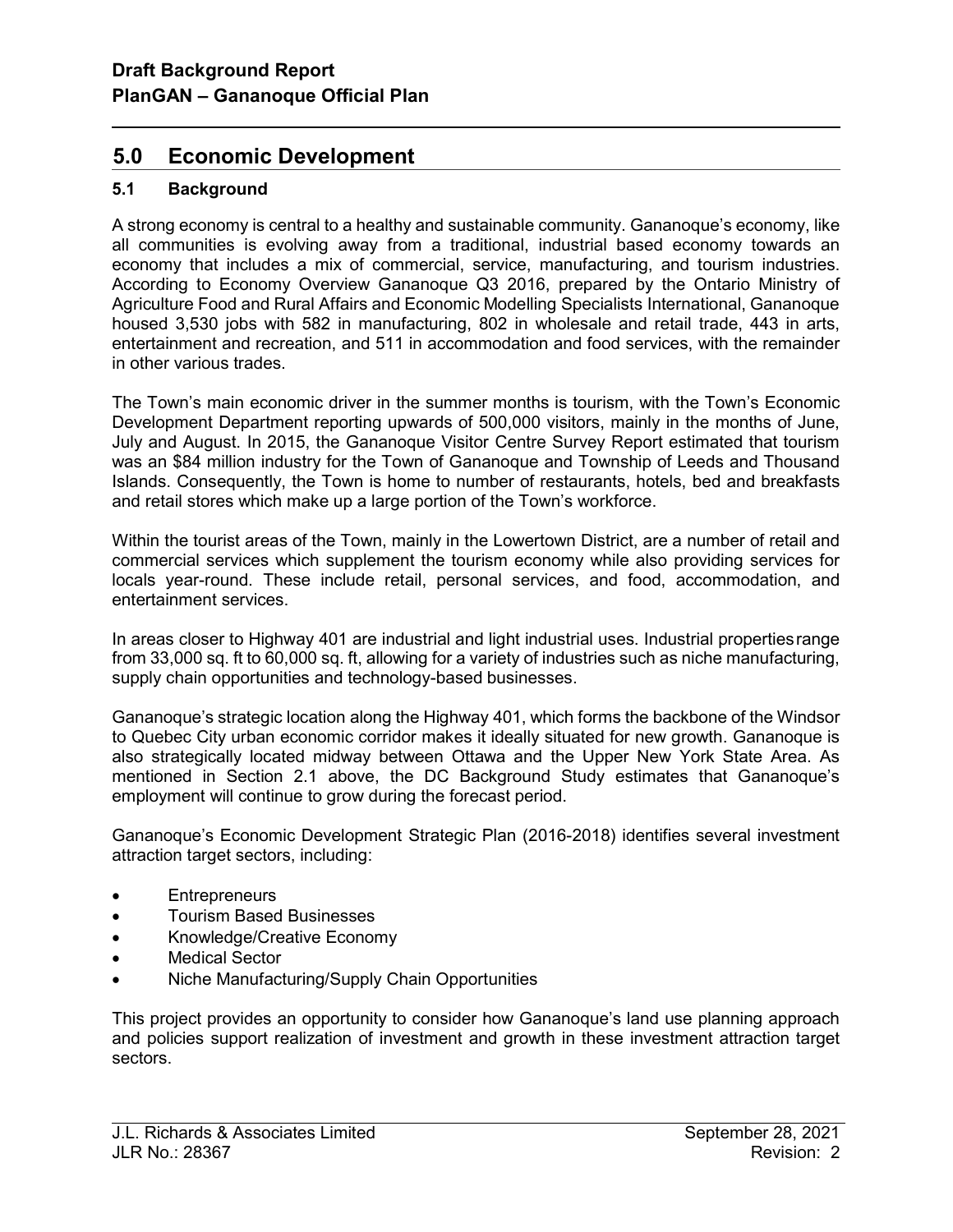## 5.2 The Land Use Planning Framework

Since the Official Plan came into effect, the land use planning framework relating to economic and employment matters has continued to evolve, to provide municipalities with additional flexibility when planning for future employment growth and tools to protect employment areas from incompatible development, especially employment areas that are near major good movement corridors such as Highway 401.

#### 5.2.1 The Planning Act

l

The Planning Act requires that municipalities have regard to the adequate provision of employment opportunities when rendering decisions that affect a land use planning matter.

#### 5.2.2 The Provincial Policy Statement

Policy 1.3.1 of the PPS states that planning authorities shall promote economic development and competitiveness by:

- a) providing for an appropriate mix and range of employment, institutional, and broader mixed uses to meet long-term needs;
- b) providing opportunities for a diversified economic base, including maintaining a range and choice of suitable sites for employment uses which support a wide range of economic activities and ancillary uses, and take into account the needs of existing and future businesses;
- c) facilitating the conditions for economic investment by identifying strategic sites for investment, monitoring the availability and suitability of employment sites, including market-ready sites, and seeking to address potential barriers to investment;
- d) encouraging compact, mixed-use development that incorporates compatible employment uses to support liveable and resilient communities, with consideration of housing policy 1.4; and
- e) ensuring the necessary infrastructure is provided to support current and projected needs.

Policy 1.3.2.1. states that planning authorities shall plan for, protect and preserve employment areas for current and future uses and ensure that the necessary infrastructure is provided to support current and projected needs. The PPS defines an employment area as those areas designated in an official plan for clusters of business and economic activities including, but not limited to, manufacturing, warehousing, offices and associated retail and ancillary facilities.

Policy 1.3.2.2 states that, at the time of the official plan review or update, planning authorities should assess employment areas identified in local official plans to ensure that this designation is appropriate to the planned function of the employment areas. Employment areas planned for industrial and manufacturing uses shall provide for separation or mitigation from sensitive land uses to maintain the long term operational and economic vitality of the planned uses and function of these areas.

Policy 1.3.2.3 requires that within employment areas planned for industrial or manufacturing uses, planning authorities shall prohibit residential uses and prohibit of limit other sensitive land uses that are not ancillary to the primary employment uses in order to maintain land use compatibility. In addition, employment areas planned for industrial or manufacturing uses should include an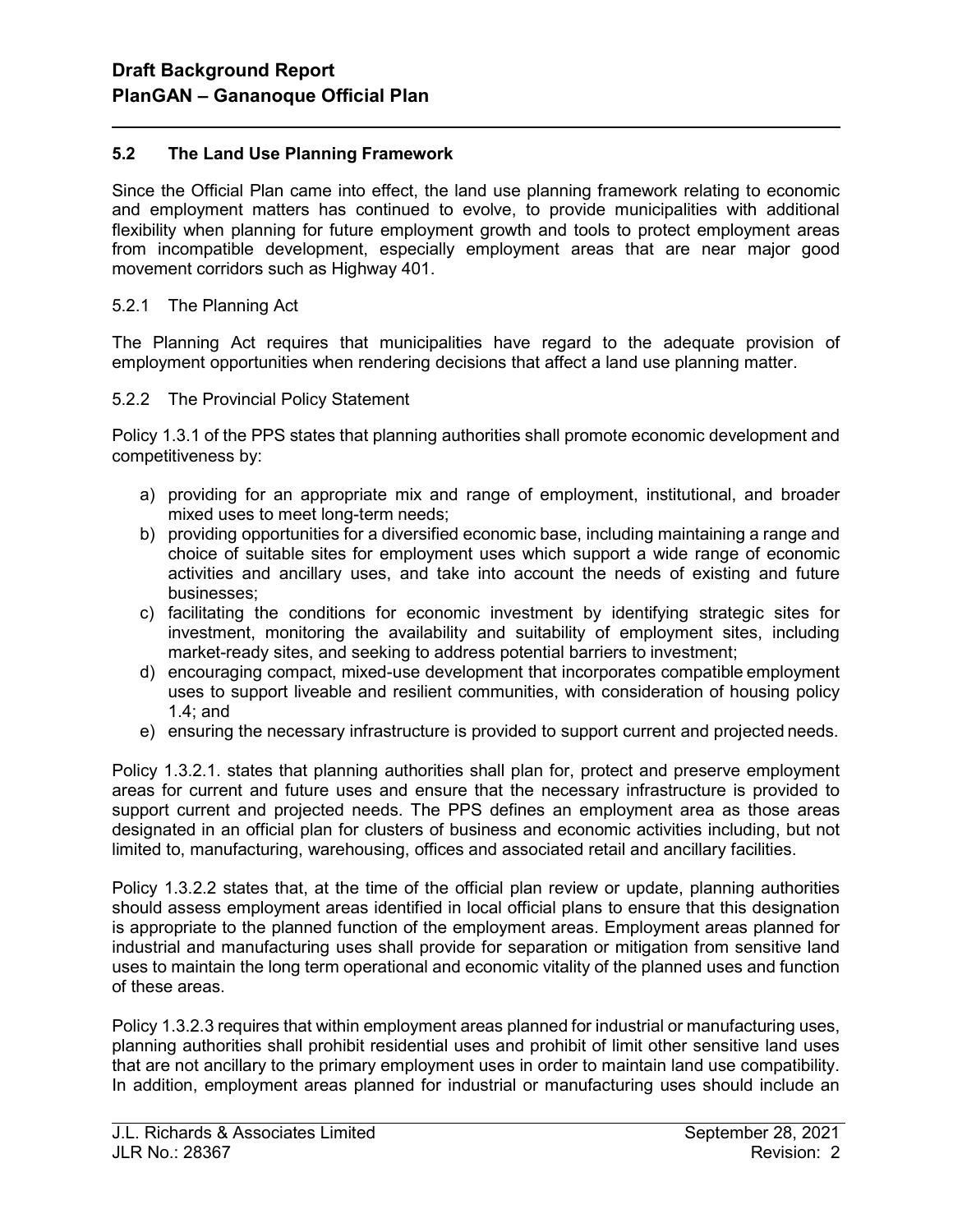l

appropriate transition to adjacent non-employment uses.

Policy 1.3.2.4 allows municipalities to permit conversion of lands within employment areas to nonemployment uses through a comprehensive review, only where it has been demonstrated that the land is not required for employment purposes over the long term and that there is a need for the conversion.

Policy 1.3.2.6 states that planning authorities shall protect employment areas in proximity to major goods movement corridors for employment uses that require those locations. The PPS defines a major goods movement corridor as transportation facilities and corridors associated with the inter and intra provincial movement of goods. This includes Highway 401.

Policy 1.3.2.7 permits planning authorities to plan beyond 25 years for the long-term protection of employment areas provided lands are not designated beyond the planning horizon identified in policy 1.1.2.

Policy 1.2.6.1 states that major facilities and sensitive land uses shall be planned and developed to avoid, or if avoidance is not possible, minimize and mitigate any potential adverse effects from odour, noise and other contaminants, minimize risk to public health and safety, and to ensure the long-term operational and economic viability of major facilities in accordance with provincial guidelines, standards and procedures.

Policy 1.2.6.2 states that where avoidance is not possible, planning authorities shall protect the long-term viability of existing or planned industrial, manufacturing or other uses that are vulnerable to encroachment by ensuring that the planning and development of the proposed adjacent sensitive land uses are only permitted if the following are demonstrated in accordance with provincial guidelines, standards and procedures: there is an identified need for the proposed use; alternative locations for the proposed use have been evaluated and there are no reasonable alternative locations; adverse effects to the proposed sensitive land use are minimized and mitigated; and potential impacts to industrial, manufacturing or other uses are minimized and mitigated.

#### 5.2.3 The Official Plan

The Official Plan recognizes commercial, service industries, manufacturing activities and tourism as the Town's economic base and establishes policies for both commercial and employment lands. However, there are policies in place that recognize the need to expand the Town's economy and explore new employment opportunities.

Section 3.3 outlines policies for the Town's transition from industrial to light industrial and mixed commercial uses.

Section 3.4 of the OP recognizes the need to preserve industrial and commercial employment lands while accommodating new employment opportunities. The impacts of globalization have resulted in a reduction in industrial land uses within the Town, however the Town is committed to preserving the existing industrial land uses. The Town has designated lands closest to Highway 401, as seen in Schedule D, as a Trade and Industry Policy Area with the following objectives:

1. to provide for commercial and industrial land uses which require larger land areas;